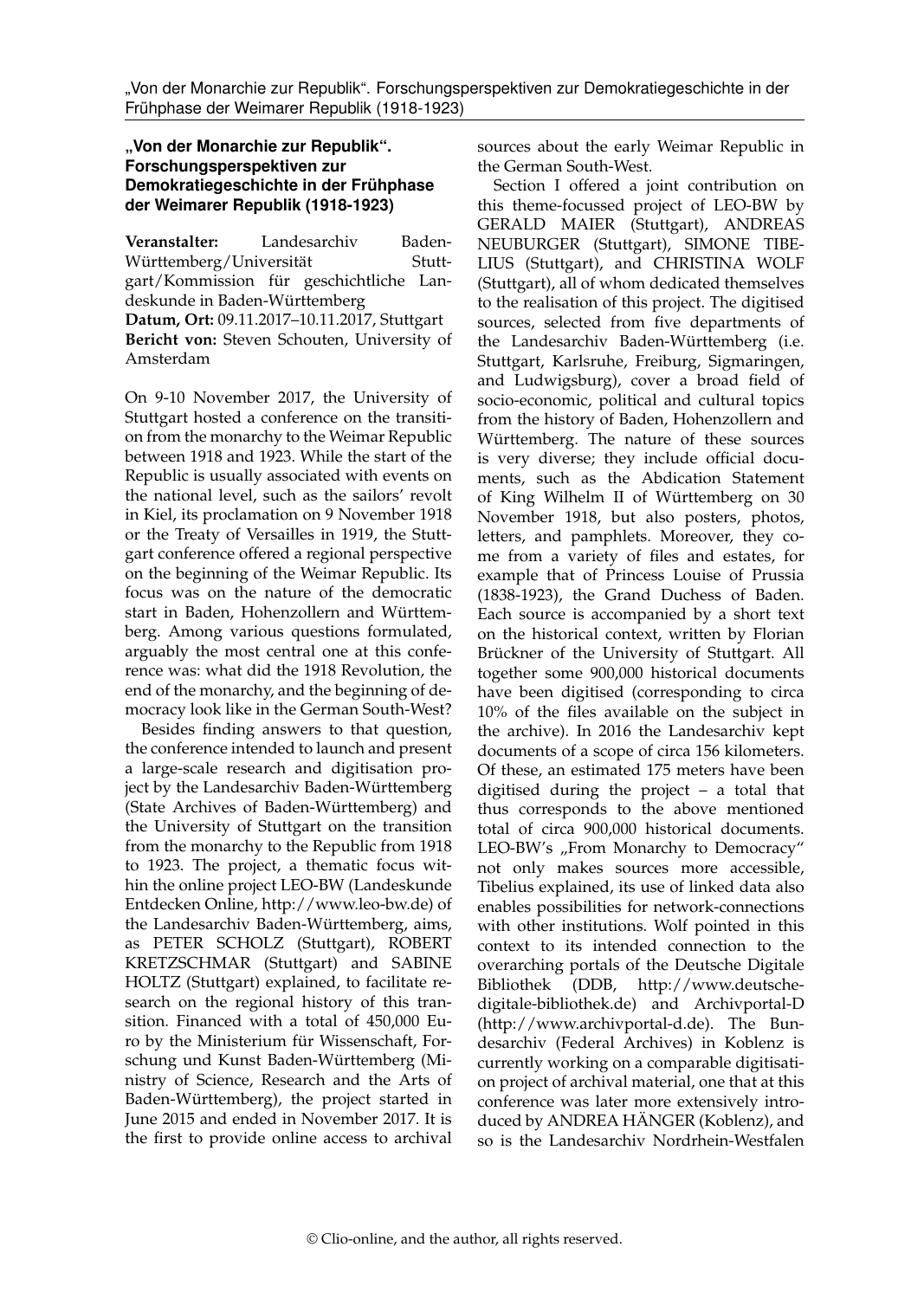(State Archives of North Rhine-Westphalia). The linked data system provides possibilities to also connect with these projects.

Shifting attention to the study of some of the digitised archival sources, AMELIE BIEG (Stuttgart) and THERESA REICH (Stuttgart) presented the first paper of this conference. It focussed on the Hohenzollern territories, which were part of Prussia from 1850 until 1946. From 1927 to 1931, a conflict evolved between its Regierungspräsident Alfons Scherer (1885-1964) and the Hohenzollern family that revealed, Bieg and Reich argued, how difficult it was to establish a truly republican state after the 1918 Revolution, as social and economical ties of the civil servants to the high nobility continued to exist.

Section II started with a presentation by URSULA ROMBECK-JASCHINSKI (Stuttgart) on the fate of the last king of Württemberg. Unlike the German Kaiser and other German kings, Wilhelm II of Württemberg (1848-1921) did not flee during the 1918 Revolution. Rombeck-Jaschinski pointed to the popularity of the monarchy in Württemberg until far into the First World War. Even Social Democrats, such as Carl Hugo Lindemann (1867- 1949), continued to support the monarchy up to the Revolution. However, regime change in Berlin on 9 November 1918 resulted in regime changes in the regions. Almost overnight, Rombeck-Jaschinski argued, the monarchy became an anachronism and, although not willingly, Wilhelm II decided to abdicate on 30 November 1918. Rombeck Jaschinski showed that monarchist sentiments continued to exist and that the Left at times feared a monarchist revival, for example during the former king's funeral in October 1921. AN-GELA BORGSTEDT (Mannheim) presented a paper on the thousands of German migrants who came from the Alsace-Lorraine to Baden at the end of the First World War, when their former homes were lost. Due to the deplorable post-war social-economical condition and to a shortage of houses in particular, their arrival created tensions in the cities such as Karlsruhe and Mannheim. The migrants contained many Alt-Elsässer, i.e. Germans who had settled in the Alsace before 1871, and a large number of highly educated people, such as the majority of the academic staff of the University of Strasbourg and many judges and lawyers. The state took care of them, but self-help, amongst others by the Hilfsbund der Vertriebenen der Elsass-Lothringer (Aid Organisation of the Evicted from the Alsace-Lorraine), was essential. WILFRIED REININGHAUS (Münster) shifted attention from the German South-West to Westphalia, and presented on the Peasants', Soldiers' and Workers' Councils (Räte) in this region. According to Reininghaus, Weimar should not be seen from its (tragic) end, but rather from its beginning in 1918/19. Although the councils, especially the more successful Workers' councils, were seen as obstacles in a party political power struggle between the Socialists and the Communists by 1919 and were often denied a role of importance thereafter, they played a stabilising role in the transition from monarchy to democracy.

The evening lecture of the conference was held by WOLFRAM PYTA (Stuttgart). Taking a cultural approach, he focussed on what he called the "form and style change of the political" in 1918/19, arguing that the 1918 Revolution in Germany joined hands with the introduction of what Walter Benjamin (1936) once termed an "aestheticisation of politics" on the one hand, and a revitalisation of the symbolic value of the Volkswille or popular will on the other. In November 1918 this change revealed itself particularly well in Munich and Berlin, where Kurt Eisner (1867-1919) respectively Philipp Scheidemann (1865-1939) and Karl Liebknecht (1871-1919) set the context for a change in political style, incorporating calls for a truly participatory and transparent democracy on the one hand, and a glorification of popular sovereignty on the other. The councils became the symbolic embodiment of this change, representing a new, more direct political style. With the introduction of the Weimar constitution in 1919 expectations about a democratic German "World Mission" increased; drawing on Reinhard Koselleck, Pyta argued that the  $1918/19$  "space of experience" (Erfahrungsraum) set the frame for a "horizon of expectation" (Erwartungshorizont) about democracy and Germany's special role in it; however, such expectations did not consider the idea that democracy might fail, as would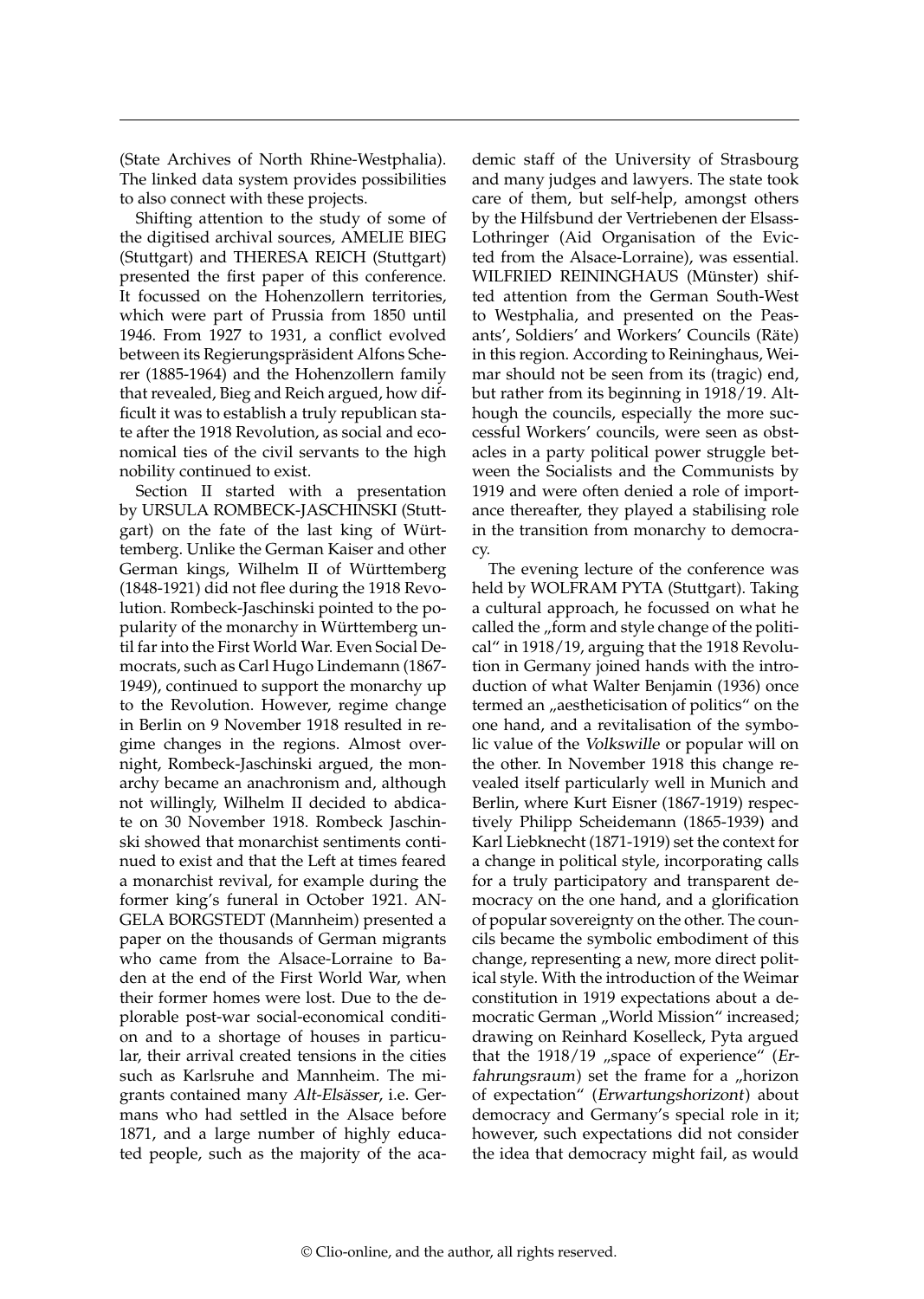happen between 1933 and 1945.

Section III began on the second day with a paper by SYLVIA SCHRAUT (Munich). Looking at the liberal bourgeois women's movement in the 1920s, she argued that a marginalisation of that movement took place during those years, the entry of several women – for example Marianne Weber (1870-1954) – in parliament as members of the German Democratic Party (DDP) notwithstanding. Significantly, the 1920s witnessed a decline of the share of women in the DDP – in the early 1920s women made up almost 10 percent of the candidates, but by the end of the 1920s this was only 3 percent. Politics, political parties and the new parliamentary structure in Weimar Germany incorporated traditional gender roles; while the First World War had led to an increase of the female share in professional work, the 1920s demanded of women that they cede their positions to returning soldiers and that traditional roles should not be endangered. Economic hardship, Schraut showed, strengthened this development. MARCO BIRN (Reutlingen) showed that the return of soldiers and socio-economic deprivation also led to a strong competition between female and male students at the Universities of Heidelberg, Tübingen and Freiburg in the early Weimar Republic. While the share of female students at these universities had substantially increased in wartime (in Heidelberg, for example, this was 55% in 1918), men now reclaimed 'their' positions. For example, in Heidelberg the Reichsbund der Kriegsteilnehmer-Verbände (Imperial League of War Participants' Associations) invented a ranking system to ensure the return of former soldiers to the university. CORD ARENDES (Heidelberg) showed how one could use archival sources as teaching material. He presented a video of a theatre project that was developed in one of his so-called Praxisseminaren (practice-oriented seminars). The project, presenting archival documents on stage, brought Weimar and its significance for democracy visually back into the present. LAURA MOSER (Heidelberg) spoke about naturalisation requests of women in Karlsruhe between 1918 and 1933. Often such requests came from women who had married non-German men and who, therefore, had lost their German citizenship. Drawing on 141 such naturalisation requests from the city archives of Karlsruhe, Moser stressed that 82 of these women, although formally French, Polish, Austrian or stateless, regarded themselves as German. Civil servants had to evaluate whether to take these requests into consideration; they often declined requests, Moser said, yet civil servants in Baden tended to be more lenient than they were in Bavaria. Finally, PE-TER EXNER (Karlsruhe) presented a paper on the exhibition "Daring Democracy? Baden 1818-1919" (Demokratie wagen? Baden 1818- 1919), an initiative of the Generallandesarchiv Karlsruhe and the Staatsarchiv in Freiburg, two departments of the Landesarchiv Baden-Württemberg. The exhibition, which runs from 2018 to 2020, traces the struggle for democracy in Baden. While it presents historical facts and documents, it also has an explicitly didactic aim – it wants to show that civil rights and democracy were not a matter of course, but that people had to fight for them and that democracy also requires commitment today.

The conference ended with a discussion about the meaning of digitised archives for the history of democracy, about the kind of information that will or will not be consulted, and about the possible future of digitised archives. JULIA ANGSTER (Mannheim) feared that the digitisation of sources might join hands with the risk of overlooking analogue (i.e. non-digitised) sources. FRANZ-JOSEF ZIWES (Sigmaringen) pointed to the importance of the contextualisation of the online sources and of the inclusion of very diverse sources, highlighting multiple historical perspectives. Hänger explained that the Bundesarchiv in Koblenz, too, has started a digitisation project on Weimar. It hopes to release some six million images in four years and, like LEO-BW's "From Monarchy to Republic", to offer a mix of better- and lesserknown sources. Although positive about digitisation, she shared Angster's worry about the fate of analogue-only sources. NICOLE BICK-HOFF (Stuttgart) pointed to the advantage of digitised sources for various types of research. They are ideal for historians or students who, independently of their location, need sources for their seminars and papers. For journalists,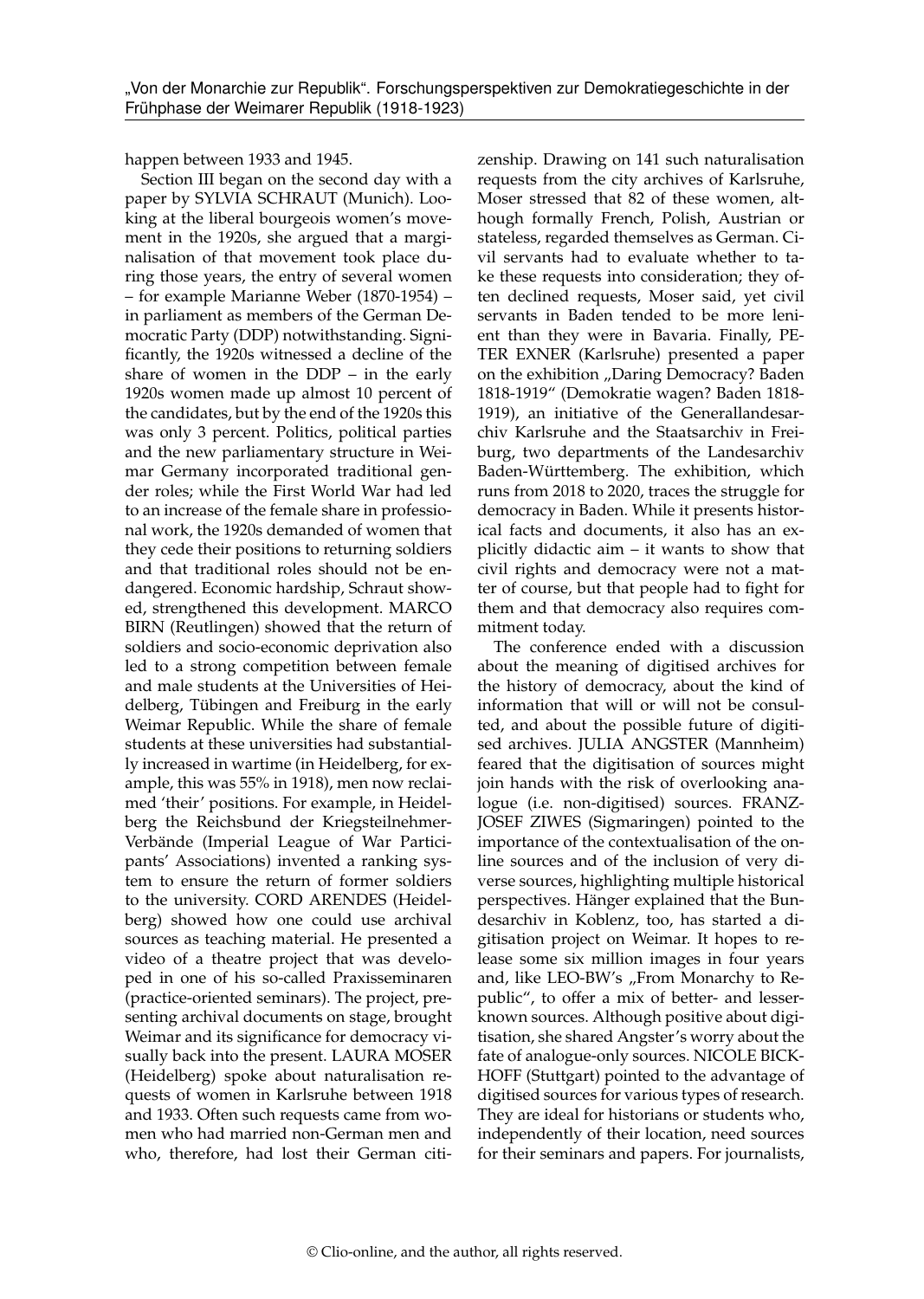too, SVEN FELIX KELLERHOFF (Berlin) said, digitised sources are an excellent entry into the past. Exner re-emphasised the relevance of these sources for exhibitions. In addition, Angster pointed to language, as the sources and commentaries are all in German, and she wondered whether LEO-BW is primarily a regional and national benefit or whether it will, ultimately, be a transnational one.

In summation, LEO-BW's "From Monarchy to Republic" is an ambitious project that opens out the history of the transition from the monarchy to the Weimar Republic without users having to physically access the archives themselves. While there is a risk that this might lead to a narrowing of historical research, as Angster stressed, it also provides opportunities for research and to globally access and connect archival sources. The papers on the history of Baden, Hohenzollern and Württemberg, most of which relied on sources from the Landesarchiv Baden-Württemberg, offered insightful contributions to that history. They will be printed in a publication planned for 2018.

Conference overview:

Peter Scholz (Dekan der Philosophisch-Historischen Fakultät der Universität Stuttgart): Begrüßung

Robert Kretzschmar (Präsident des Landesarchivs Baden-Württemberg) / Sabine Holtz (Vorsitzende der Kommission für geschichtliche Landeskunde in Baden-Württemberg / Universität Stuttgart): Grußworte

## SEKTION I: DIGITALE PRÄSENTATION VON QUELLEN ZUR SÜDWESTDEUT-SCHEN DEMOKRATIEGESCHICHTE

Einführung und Moderation: Gerald Maier (Stellvertretender Präsident des Landesarchivs Baden-Württemberg)

Andreas Neuburger / Simone Tibelius / Christina Wolf (Landesarchiv Baden-Württemberg): Vorstellung der Quellensammlung

Amelie Bieg / Theresa Reich (Universität Stuttgart): Eine Frage der "Staatsautorität der Republik"? Die Rolle der Beamten im sog. Sigmaringer Titelstreit

SEKTION II: REVOLUTION UND POLITI-

## SCHER UMBRUCH Moderation: Sabine Holtz (Stuttgart)

Ursula Rombeck-Jaschinski (Universität Stuttgart): Überlebte Tradition? – Das Ende der Monarchien in Südwestdeutschland

Angela Borgstedt (Universität Mannheim): Die Integration von Zwangsmigranten nach dem Ersten Weltkrieg. Elsässer, Lothringer und andere Flüchtlinge im Südwesten

Wilfried Reininghaus (Universität Münster): Arbeiter-, Bauern- und Soldatenräte in Westfalen 1918/19

ÖFFENTLICHER ABENDVORTRAG

Sabine Holtz / Wolfram Pyta (Universität Stuttgart): Verheißungen und Verwerfungen beim Beginn einer Demokratie – Kulturgeschichtliche Überlegungen zum Start der Weimarer Republik

SEKTION III: GESELLSCHAFT IM WANDEL Moderation: Nicole Bickhoff (Landesarchiv Baden-Württemberg)

Sylvia Schraut (Universität München): Schwieriger Übergang oder Bruchlandung? Die bürgerliche Frauenbewegung des Kaiserreichs in der ersten deutschen Demokratie

Marco Birn (Kreisarchiv Reutlingen): Studieren in Zeiten des Umbruchs. Akademisches Leben an südwestdeutschen Universitäten zu Beginn der Weimarer Republik

Cord Arendes (Universität Heidelberg): Archivalische Quellen "im Einsatz": Das Praxisprojekt Geflüchtet, unerwünscht, abgeschoben – "lästige Ausländer" in der Weimarer Republik

Laura Moser (Universität Heidelberg): Der Versuch zu bleiben. Einbürgerungsanträge in der Republik Baden

Peter Exner (Landesarchiv Baden-Württemberg, Generallandesarchiv Karlsruhe): Demokratie wagen? Baden 1818–1919: Eine Ausstellung des Landesarchivs Baden-Württemberg

Podiumsdiskussion: BEITRÄGE DER AR-CHIVE ZUR ERFORSCHUNG DER DEMO-KRATIEGESCHICHTE

Moderation: Gerald Maier (Stuttgart) / Sabi-